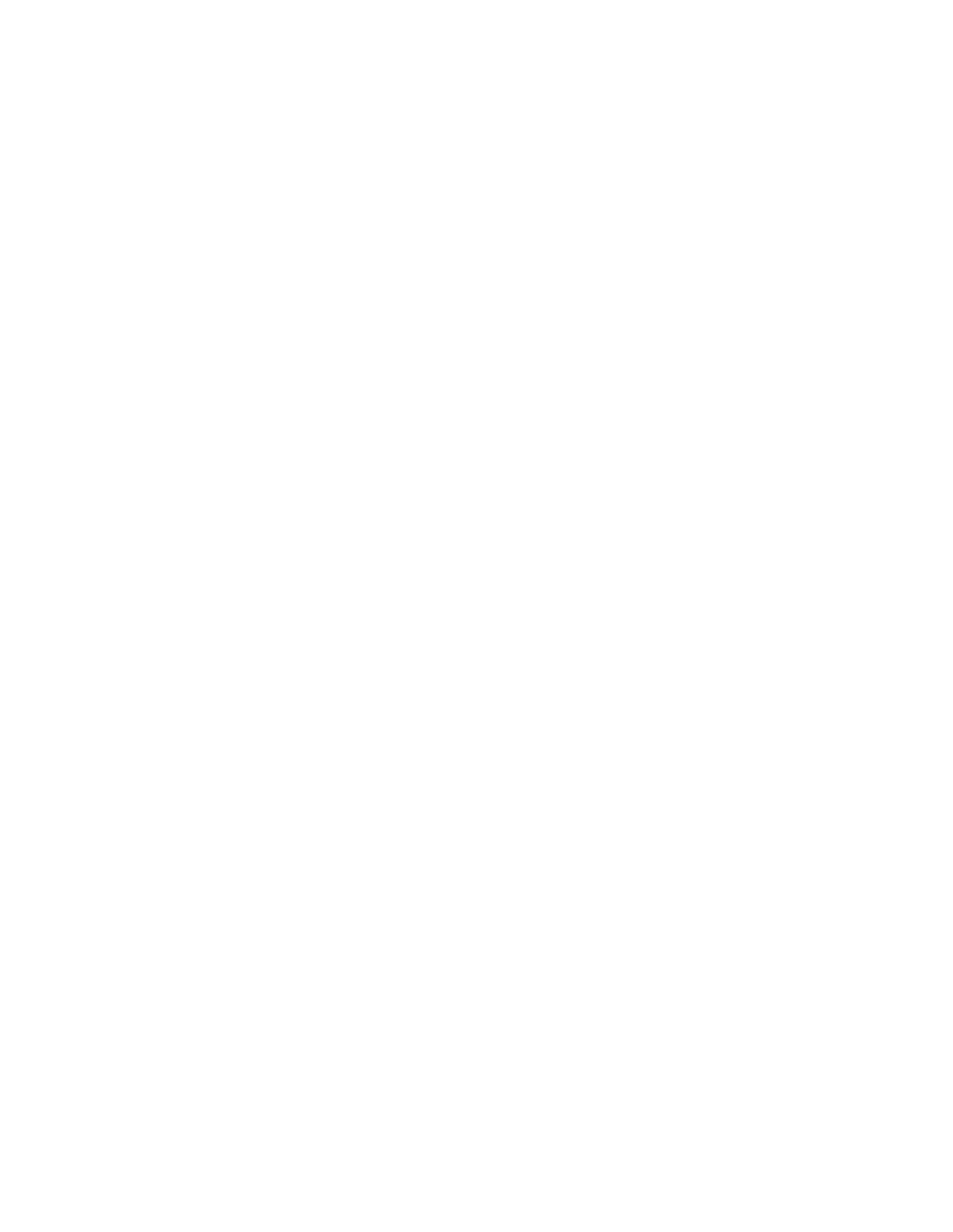### **CONSENT CALENDAR**

#### **Concurrent Resolution for Notice under Joint Rule 16**

The following joint concurrent resolution has been introduced for approval by the Senate and House and will be adopted by the Senate unless a Senator requests floor consideration before the end of the session of the next legislative day. Requests for floor consideration should be communicated to the Secretary's Office.

## **S.C.R. 41.**

By Senators Campion and Sears,

By Representatives Berry of Manchester, Browning of Arlington, and Komline of Dorset,

**S.C.R. 41.** Senate concurrent resolution in memory of Manchester's pioneering developer Ben Hauben.

*Whereas*, the town of Manchester has long been a tourist mecca known for its idyllic mountain scenery and access to outstanding year-round outdoor recreational opportunities, and

*Whereas*, in the final decades of the 20th century, a new dimension was added to Manchester, transforming Bennington County's Northshire into a renowned merchandising hub, and

*Whereas*, developer Ben Hauben conceived the idea of introducing designer outlet stores in Manchester, and

*Whereas*, through his Vanderbilt Equities, Ben Hauben and his wife, Lana Hauben, established Manchester Designer Outlets, which leased retail space in Manchester Center to some of the nation's most elite and respected clothing brands, including Ann Taylor, Eddie Bauer, J. Crew, and Ralph Lauren, and

*Whereas*, the over 40 retail establishments located in the Manchester Designer Outlets complex are housed in aesthetically and architecturally attractive buildings and not large commercial style "big box spaces" and include accessory, home accessory, and specialty food stores, as well as designer clothing outlets, and

*Whereas*, high quality building construction and long-term maintenance were always of prime importance in Ben Hauben's construction projects, and

*Whereas*, although his projects, including the Crystal Palace and the Marble Mill, provoked much discussion in Manchester when they were built, as they marked a fundamental change in the town's appearance, they have become essential to the economic prosperity of Manchester, and